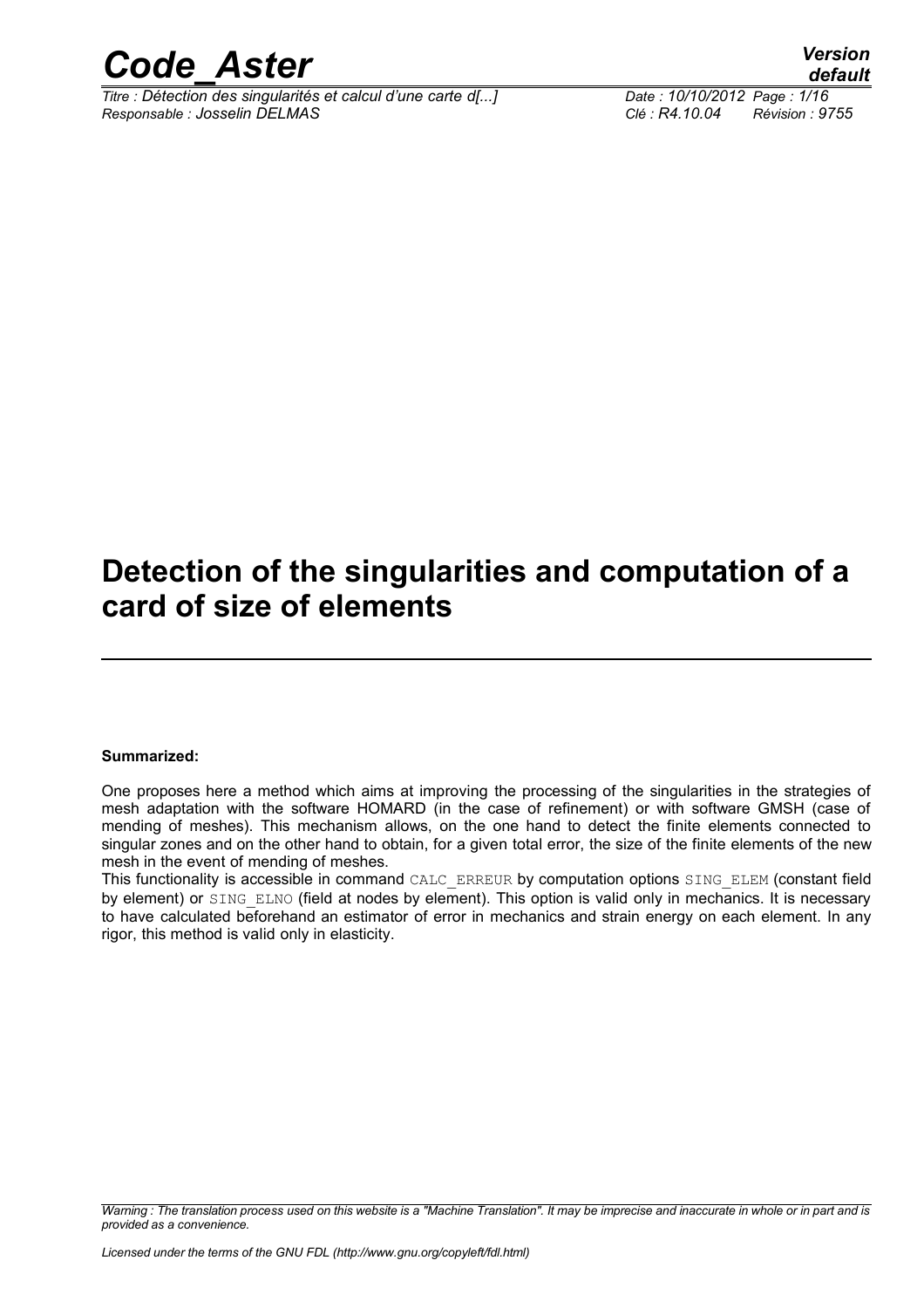# **Code Aster**

Titre : Détection des singularités et calcul d'une carte d[...] Responsable : Josselin DELMAS

#### **Version** default

Date: 10/10/2012 Page: 2/16 Clé : R4,10.04  $Révision : 9755$ 

## **Contents**

Warning : The translation process used on this website is a "Machine Translation". It may be imprecise and inaccurate in whole or in part and is provided as a convenience.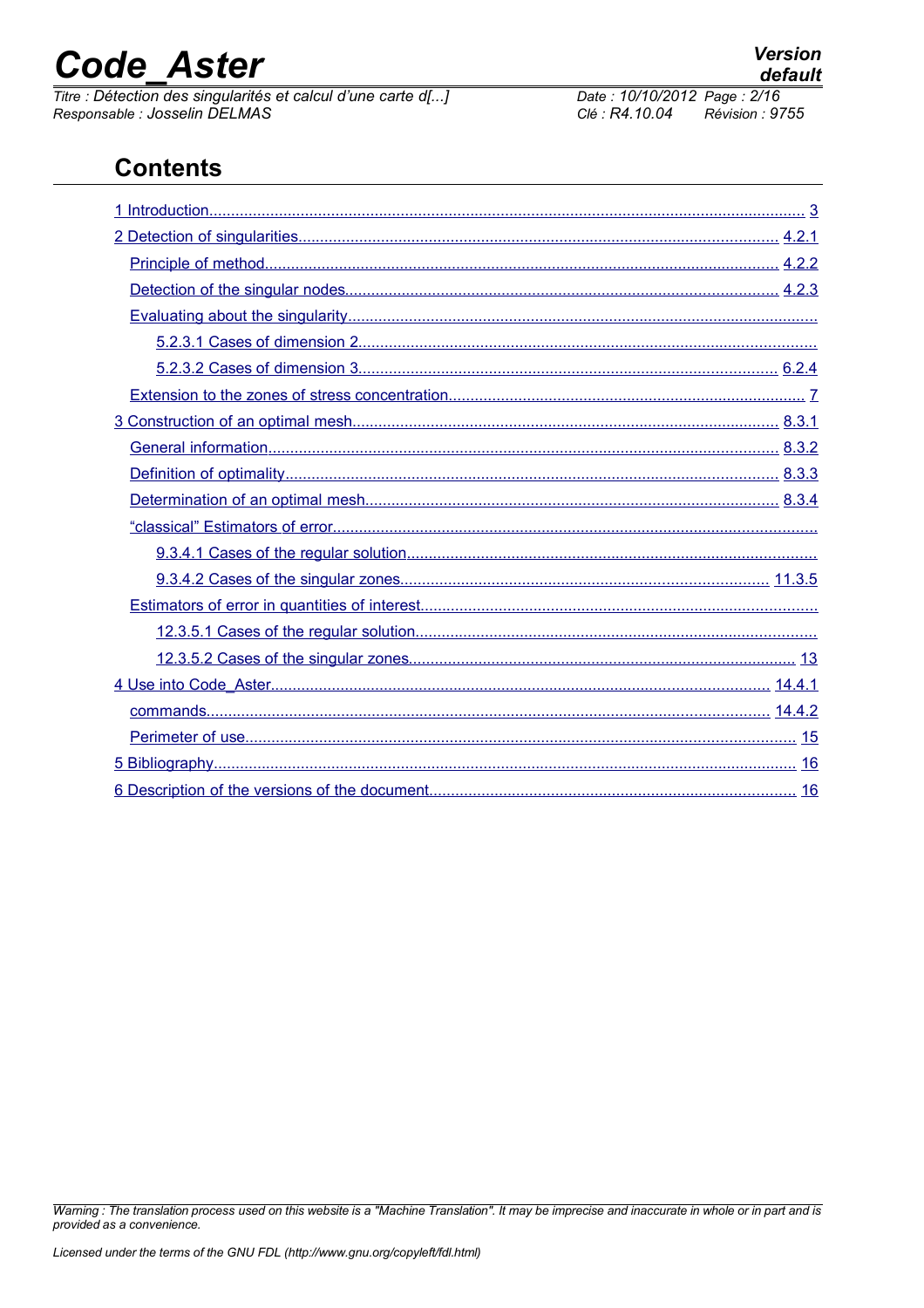*Titre : Détection des singularités et calcul d'une carte d[...] Date : 10/10/2012 Page : 3/16 Responsable : Josselin DELMAS Clé : R4.10.04 Révision : 9755*

### **1 Introduction**

<span id="page-2-0"></span>the purpose option suggested here is to improve the processing of the singularities in the strategies of mesh adaptation suggested in the Code Aster . Indeed, the presence of singularities (present in practice in any real structural analysis by finite elements) implies two kinds of difficulties which one will describe here as "theoretical" and of "practices".

The "theoretical" difficulties come owing to the fact that the contribution to the error in energy of the elements touching a singularity is form  $Ch^{\alpha}$  (  $C$  a constant,  $\,h\,$  size of the element and  $\,\alpha\,$  the order of the singularity) while the contribution of the elements except singularity is form  $Ch^q$  ( $q$  depending only on the degree of interpolation of the shape functions of the element). The adaptation of the mesh must take into account this difference to be most effective possible. For example, to divide the contribution of the error by 4, it will be necessary in the case of to take elements 16 times smaller a crack ( $\alpha = 1/2$ ) and elements 2 times smaller in the case except crack with quadratic elements  $(p=2)$ .

The "practical" difficulties come owing to the fact that, in zones of singularities, the contributions to the error in energy are important. If one aims at obtaining an error in weak energy, these zones thus should be very strongly refined. However, one can wonder about the influence of these errors in energy on physical quantities which interest the engineer (displacement in such point, maximum stress in such sensitive area, etc…). In other words, it is not because the zones of singularities cause important errors on the energy which they have a great influence on computation apart from these zones. **In practice, the estimators of error quickly indicate the only zones of singularities as being refining: the zones of singularities mask the other errors, for example a zone with strong gradient which one would wish to refine.**

The Laboratory of Mechanics and CAO of Saint-Quentin developed a method making it possible, on the one hand, to detect the singularities, and on the other hand, to determine, for a given total error, the size of the finite elements of the new mesh in the event of mending of meshes.

The use of this two information can be under consideration under two angles:

- The finite elements considered as "singular" by the method can be excluded from the process of cutting,
- the new size of the finite elements is given to a remaillor so that this one builds the new mesh by as well as possible respecting this new card of size. Currently, the software HOMARD cuts out the element once (for example into 2D, a triangle is divided into 4 but not more). To continue cutting, it is necessary to call on HOMARD again. An evolution is thus to envisage so that one can divide several times an element and thus as well as possible respect the card of size of the new mesh. It is however possible to use the free mesh generator GMSH which directly takes a card of size in entry.

#### **Note:**

*This document shows for the group the note resulting from a CRECO between the LMCAO and the department AMA whose reference is quoted in bibliography ([bib1]).*

*Warning : The translation process used on this website is a "Machine Translation". It may be imprecise and inaccurate in whole or in part and is provided as a convenience.*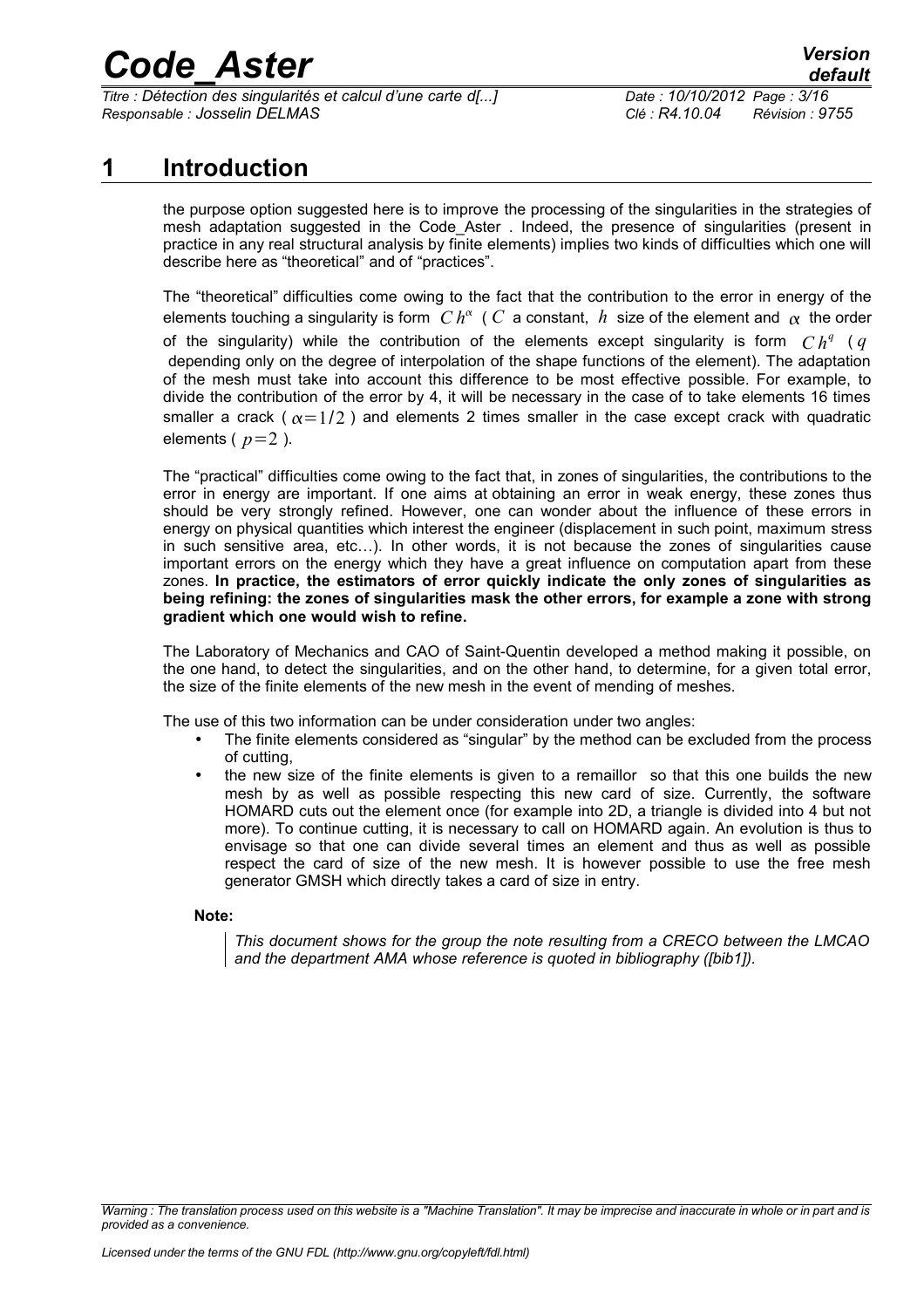*Titre : Détection des singularités et calcul d'une carte d[...] Date : 10/10/2012 Page : 4/16 Responsable : Josselin DELMAS Clé : R4.10.04 Révision : 9755*

## <span id="page-3-2"></span>**2 Detection of the singularities**

### **2.1 Principle of the method**

<span id="page-3-1"></span>When the exact solution of the studied problem present of the singularities, the order of convergence of the solution finite elements is modified and thus also that of the estimator of error. Let us consider, for example, a problem of plane elasticity discretized with triangular elements of degree *p* . If the exact solution  $U_{ex}$  is regular, it is known that ([bib2], [bib3]):

$$
||u - u_h||_{\Omega} = ||e||_{\Omega} \le C h^p
$$

Where  $\left\| e \right\|_{\varOmega} \!\! \leq \! C \, h^{\rho} \,$  is the contribution to the error in energy, is:

$$
\|e\|_{\Omega} \leq \frac{1}{2} \int_{\Omega} \varepsilon \left(e_{h}\right) K \varepsilon \left(e_{h}\right) d\Omega \tag{6q 2.1-2}
$$

On the other hand, if the exact solution presents a singularity, for example if, locally in the vicinity of a point  $\,M_{\,0}$  , the field of displacement is form (with  $\,r\,$  and  $\,\theta\,$  polar coordinates in the vicinity of the point  $\overline{M}_0$  ):

$$
U_{ex} = r^{\alpha} V(\theta) + W \quad \text{avec} \quad 0 < \alpha < 1 \tag{6q 2.1-3}
$$

Then, one shows that [Strang & Fix, 1976]:

$$
\|e_h\|_{\Omega} \le C h^{\alpha} \qquad \text{Eq 2.1-4}
$$

It results from it that the rate of convergence of the total error in energy becomes independent of the degree *p* of the finite elements used and it is the same of that of the measurement of the error (for example, so  $p=1$  ou 2 then  $\alpha=1/2$  for a crack).

In order to obtain a good prediction of the optimized meshes, the preceding observations lead us to use a rate of convergence  $|q_{E}|$  per element such as the estimator of error  $|\varepsilon_{E}|$  checks:

$$
\varepsilon_E = O\left(h^{q_E}\right) \tag{6q 2.1-5}
$$

a way simple to define these local coefficients consists in taking:

- $q_E = \alpha$  if the element *E* is connected to a singularity of order  $\alpha$ ;
- $q_E = q$  for all the other finite elements where q depends only on the type of finite elements used.

The method presented thereafter thus comprises three phases:

- detection of the singular zones, in fact singular nodes of the mesh;
- numerical evaluating of the coefficient  $q_E$  for the elements connected to the nodes considered as singular (for the other elements, one fixes then  $q_E = q$ );
- computation of the coefficient of modification of size  $r_E$ .

### **2.2 Detection of the singular nodes**

<span id="page-3-0"></span>the idea is to use the site errors. Indeed, the experiments show that these site errors present a peak in the vicinity of a singularity. For each node  $|i\rangle$  of the mesh, one thus compares the average error  $\bar{m}^i$ 

*Warning : The translation process used on this website is a "Machine Translation". It may be imprecise and inaccurate in whole or in part and is provided as a convenience.*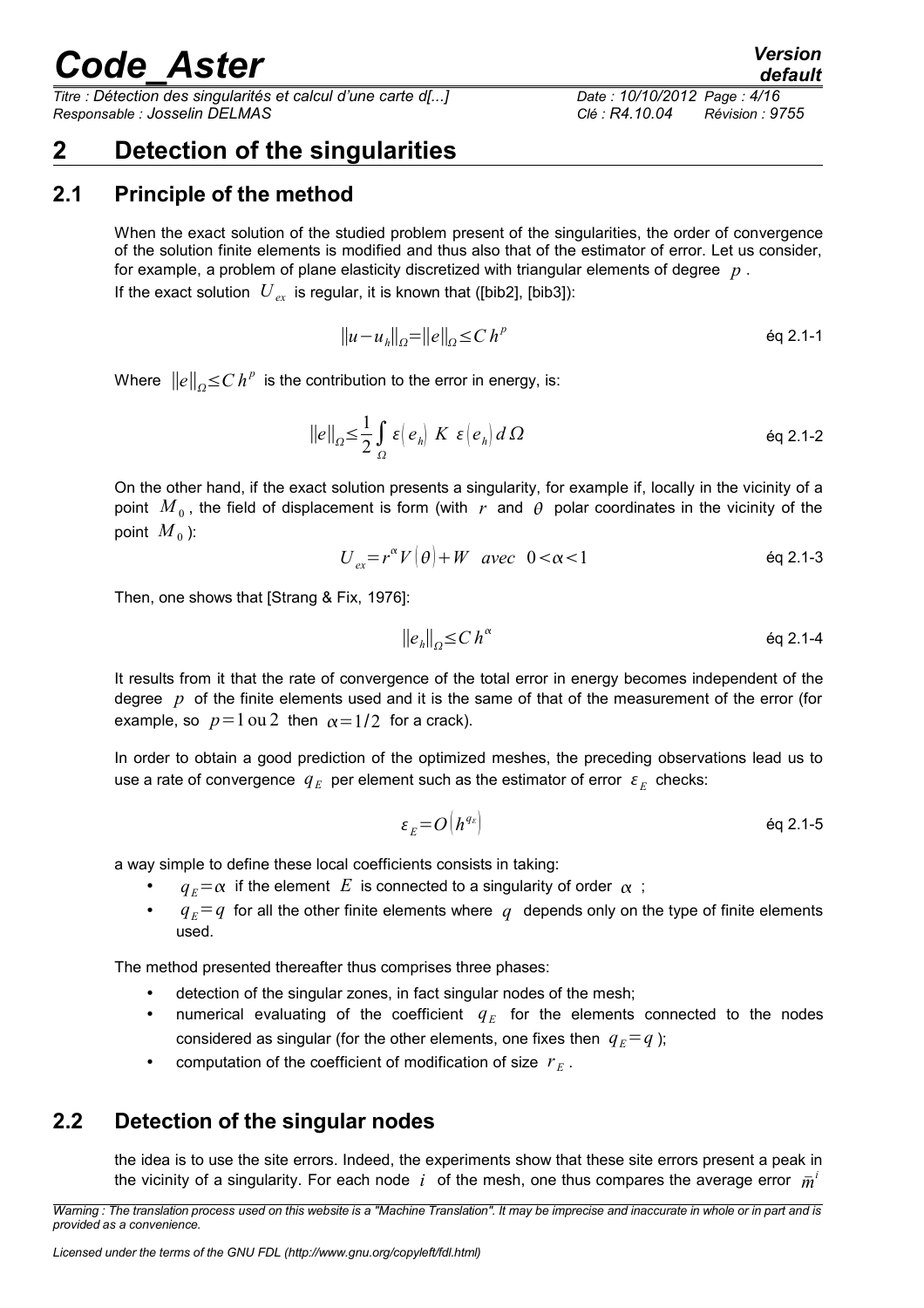of the elements connected to the node *i* with the average error *M* on the group of structure. The node *i* is regarded as singular if:

$$
\bar{m}^i \ge \beta \,\bar{M}
$$

éq 2.2.1-3

with

$$
\bar{m}^{i} = \sqrt{\frac{\sum_{\text{E connected } \hat{a} \text{ } i}}{\sum_{\text{E connected } \hat{a} \text{ } i}} \mathfrak{e}_{E}^{2}} \quad \text{and} \quad \bar{M} = \sqrt{\frac{\sum_{\text{E} \in \text{structure}} \varepsilon_{E}^{2}}{\sum_{\text{E} \in \text{structure}} \text{mes}(E)}} \quad \text{Eq 2.2.1-2}
$$

where  $\beta$  is a coefficient larger than 1 and  $mes(E)$  surface it in 2D or volume in 3D of the element  $E$ . The numerical experiments showed that the singular nodes are well detected while fixing  $B=2$ in dimension 2,  $\beta = 3$  in dimension 3 for of the finite elements linear and  $\beta = 2$  in dimension 3 for of the finite elements quadratic.

#### **Notice 1:**

 $\bar{m}_1^{\prime}$ 

From a numerical point of view, the detection of the singular nodes differs between the cases 2D and 3D. The conditions given thereafter for this detection are not based on a particular theory but rather on the experience gained in this field by the Laboratory of Mechanics and CAO of Saint-Quentin.

*In 2D: a node I am regarded as singular if he meets the 3 following conditions:*

$$
\begin{aligned}\n\overline{m}_1^i &\geq \beta \,\overline{M} \\
\overline{m}_1^i &\geq \overline{m}_2^i \\
\overline{m}_1^i &\geq 3 \,\text{Min} \left( \overline{m}_2^i, \overline{m}_3^i \right) \\
\text{here } \overline{m}_1^i, \overline{m}_2^i \text{ and } \overline{m}_3^i \text{ is the averages of the}\n\end{aligned}
$$

 $Wh$ error for the elements belonging to *layers 1,2 and 3, respectively, compared to the node i considered.*

*The layers are defined as follows:*

*Lay down 1: elements which have node I to test, Layer 2: elements in contact (face, edge or node) with an element of layer 1, Layer 3: elements in contact (face, edge or node) with an element of layer 2.*

*In 3D: the node*  $~$ *i*  $~$  *is regarded as singular if he meets the condition*  $~\bar{m}^i_{1}$ *≥*  $\beta\,\bar{M}~$  *and if one of the*  $n$ odes connected to the node  $i$  considered meets the condition  $\bar{m}_i^{\text{Noeud connecté à}}$  i $\geq$   $\beta$   $\bar{M}$  *. Contrary to the case 2D, the node i is singular only if one of its neighbors is also (one forgets the singular nodes isolated to keep only the singular edges).*

#### **Notice 2:**

*In 2D, only the nodes tops are examined. In 3D, only the nodes tops located on an edge of structure are examined (only for reasons of time computation; this condition could thus be modified).*

### **2.3 Evaluating about the singularity**

<span id="page-4-1"></span>For each detected singular  $\,$ *i* node, the order of the singularity, i.e. the value of  $\,q_{\rm\scriptscriptstyle E}^{}$  which will be used for the elements connected to the node *i* , is given by identifying the value of the density of energy of the solution finite elements in the vicinity of the node *i* with the theoretical value in the vicinity of a singular point.

#### <span id="page-4-0"></span>**2.3.1 Case of dimension 2**

*Warning : The translation process used on this website is a "Machine Translation". It may be imprecise and inaccurate in whole or in part and is provided as a convenience.*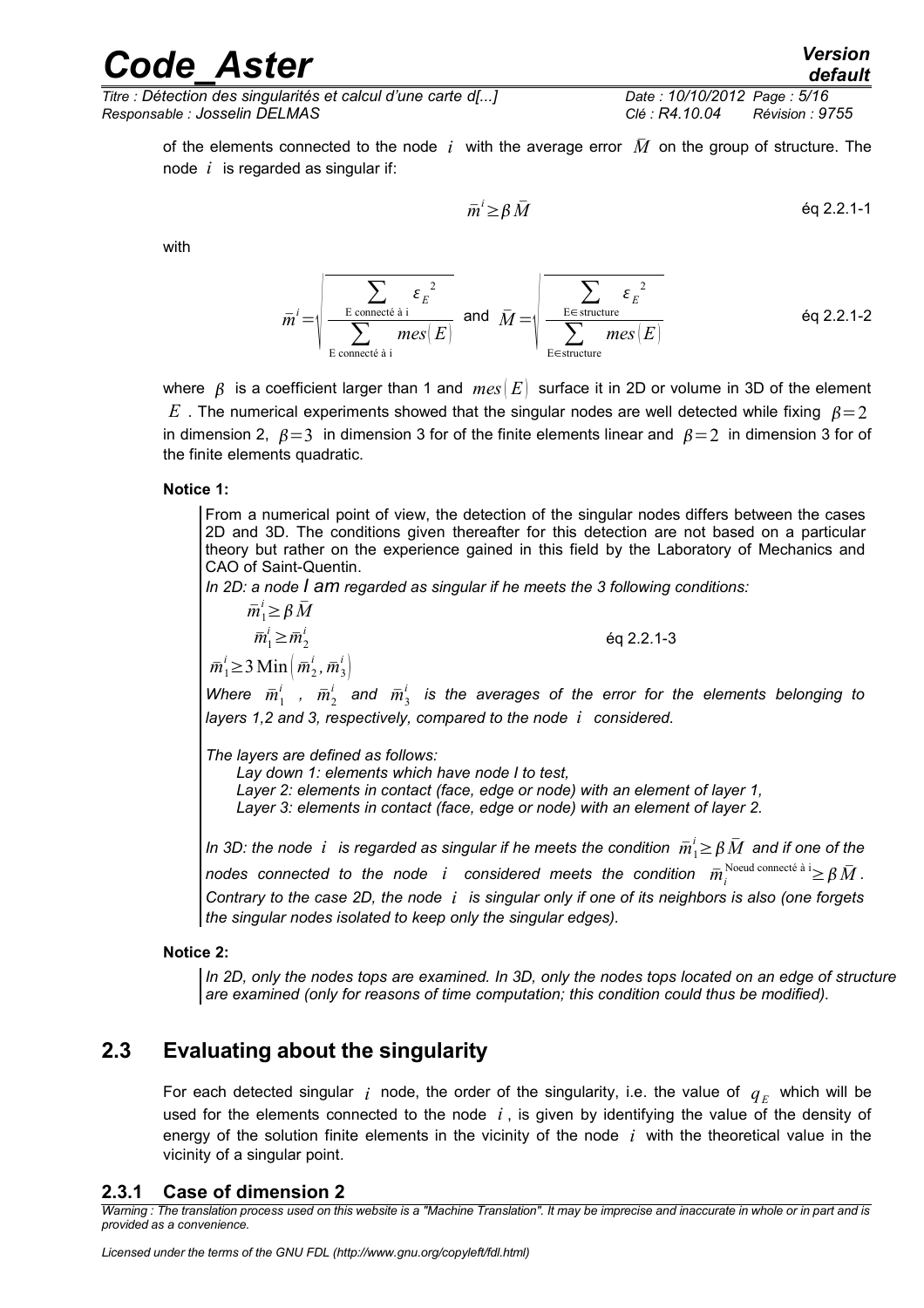*Titre : Détection des singularités et calcul d'une carte d[...] Date : 10/10/2012 Page : 6/16 Responsable : Josselin DELMAS Clé : R4.10.04 Révision : 9755*

In this case, one calculates energy finite elements average, in discs  $\vec{A}$  of center  $\vec{i}$  and  $\vec{r}$ :

$$
\overline{e}_h(r) = \frac{1}{2\operatorname{mes}(A)} \int_A \varepsilon \left(u_h\right) K \, \varepsilon \left(u_h\right) dA \tag{6q 2.3.1-1}
$$

While identifying, by a method of least squares, this average energy with the theoretical value in the vicinity of a singularity of order  $\alpha$ :

$$
e(r) = kr^{2(\alpha - 1)} + c \qquad \qquad \text{eq 2.3.1-2}
$$

one numerically obtains a value  $\bar{\alpha}$  close to  $\alpha$ .



Appear 2.3.1-a: Numerical evaluating of  $\alpha$ 

In practice the numerical experiments show that it is enough to carry out the identification in a zone corresponding to 3 layers of elements around the singular point and to evaluate  $\bar{e}^h(r)$  for 5 to 8 values of *r* regularly distributed in this zone (we took 10 values).

#### **2.3.2 Case of dimension 3**

<span id="page-5-0"></span>In 3D the situation is more complex. The point singular, generally, are not isolated and it is thus frequent to be in the presence of singular edges. Let us consider, for example, the case of a cube embedded on a face and subjected to tractive efforts: all the points of the edges of the clamped face are singular [Figure 2.3.2-b].

*Warning : The translation process used on this website is a "Machine Translation". It may be imprecise and inaccurate in whole or in part and is provided as a convenience.*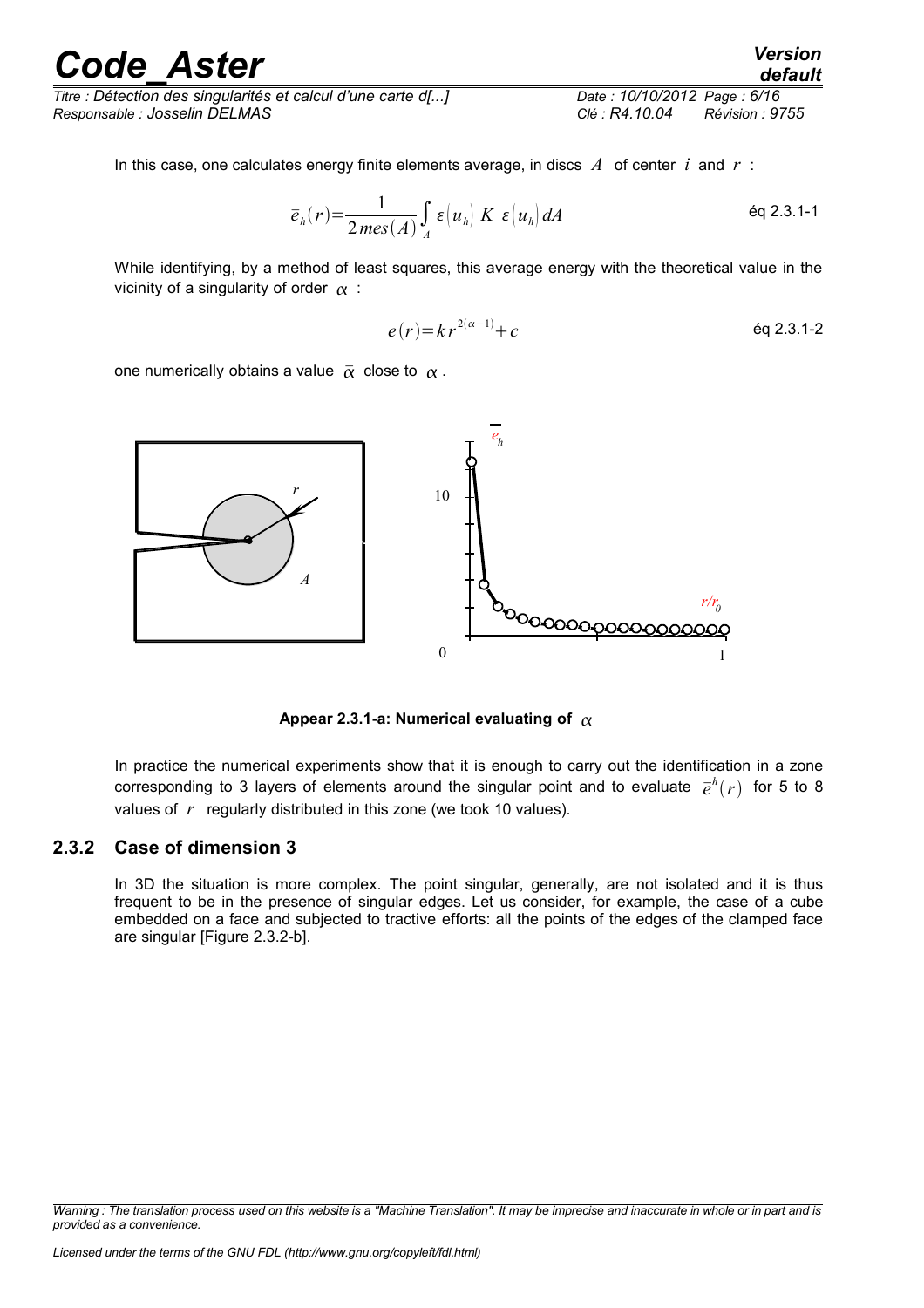

*Titre : Détection des singularités et calcul d'une carte d[...] Date : 10/10/2012 Page : 7/16 Responsable : Josselin DELMAS Clé : R4.10.04 Révision : 9755*



**Appear 2.3.2-b: Cubic embedded in tension**

In this situation, the evaluating of average energy in balls *A* of radius growing and centered on a singular node does not make it possible to identify  $|q_{\scriptscriptstyle E}^+|$  Indeed, as the radius increases the extent of the singular zone contained in the ball  $\Lambda$  increases and one does not obtain a fast decrease of  $\bar{e}_h$ [Figure 2.3.2-c].



**Appear 2.3.2-c: Energy in concentric balls**

When the singular points are not isolated, it is necessary to identify the coefficient  $\ q_{_E}$  by calculating the density of energy in coaxial cylinders built on the edges whose ends were regarded as singular [Figure 2.3.2-d] and cf notices [§ 2.2].





### **2.4 Extension to the zones of stress concentration**

<span id="page-6-0"></span>In practice, we noted that the preceding method, clarification on cases presenting of the singularities also makes it possible to take into account correctly the zones with strong gradients of stresses even if mathematically these zones do not correspond to singularities.

*Warning : The translation process used on this website is a "Machine Translation". It may be imprecise and inaccurate in whole or in part and is provided as a convenience.*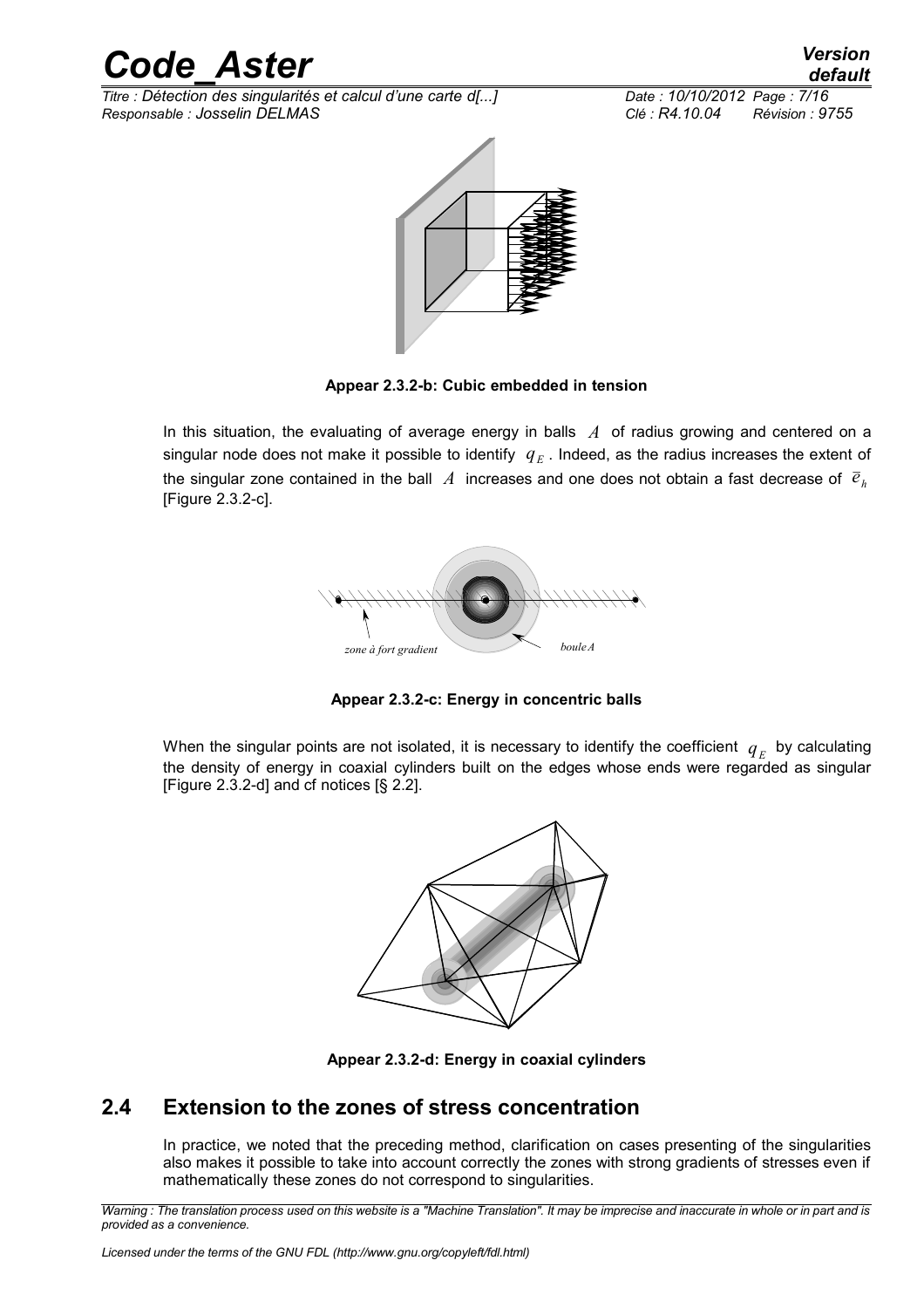*Titre : Détection des singularités et calcul d'une carte d[...] Date : 10/10/2012 Page : 8/16 Responsable : Josselin DELMAS Clé : R4.10.04 Révision : 9755*

## <span id="page-7-3"></span>**3 Construction of an optimal mesh**

### **3.1 General information**

<span id="page-7-2"></span>the purpose of a procedure of adaptation is to guarantee to the user a level of accuracy on the total error while minimizing the costs of computation. To evaluate the errors of discretization, one and the uses a relative total measurement of  $|\varepsilon|$  the error local contributions associated  $|\varepsilon_{E}|$  with:

$$
\varepsilon^2 = \sum_E \varepsilon_E^2 \qquad \qquad \text{Eq 3.1-1}
$$

the idea is and to use the results of this first analysis finite elements estimators of errors to determine an optimal mesh  $T^*$  i.e. a mesh which makes it possible to respect desired accuracy the while minimizing the costs of computation. One builds then the mesh  $T^*$  using an automatic mesh generator and one carries out one second analysis finite elements.

### **3.2 Definition of optimality**

<span id="page-7-1"></span>For a given total error  $\epsilon_0$ , a mesh  $T^*$  is optimal compared to a measurement of error  $\epsilon$  if:

$$
\varepsilon^* = \varepsilon_0
$$
 précision demandée  
 $N^*$  nombre d'éléments de  $T^*$  est minimum

This criterion of optimization naturally results in minimizing the costs of computation.

### **3.3 Determination of an optimal mesh**

<span id="page-7-0"></span>to determine the characteristics of the optimal mesh  $T^*$  , the method consists in calculating on each element *E* of the mesh *T* a coefficient of modification of sizes:

$$
r_E = \frac{h_E^*}{h_E}
$$
 \t\t\t\t $\text{Eq 3.3-1}$ 

Where  $h_E$  is the current size of the element  $E$  and  $h_E^*$  the size (unknown) which it is necessary to force on the elements of  $T^*$  in the zone  $|E|$  to ensure optimality [Figure 3.3-a]. A possible choice to define the size of an element  $h_E^-$  is to take the size of largest with dimensions of this element. The determination of the optimal mesh is thus brought back to the determination, on the initial mesh *T* , of a card of coefficients of modification of size.

*Warning : The translation process used on this website is a "Machine Translation". It may be imprecise and inaccurate in whole or in part and is provided as a convenience.*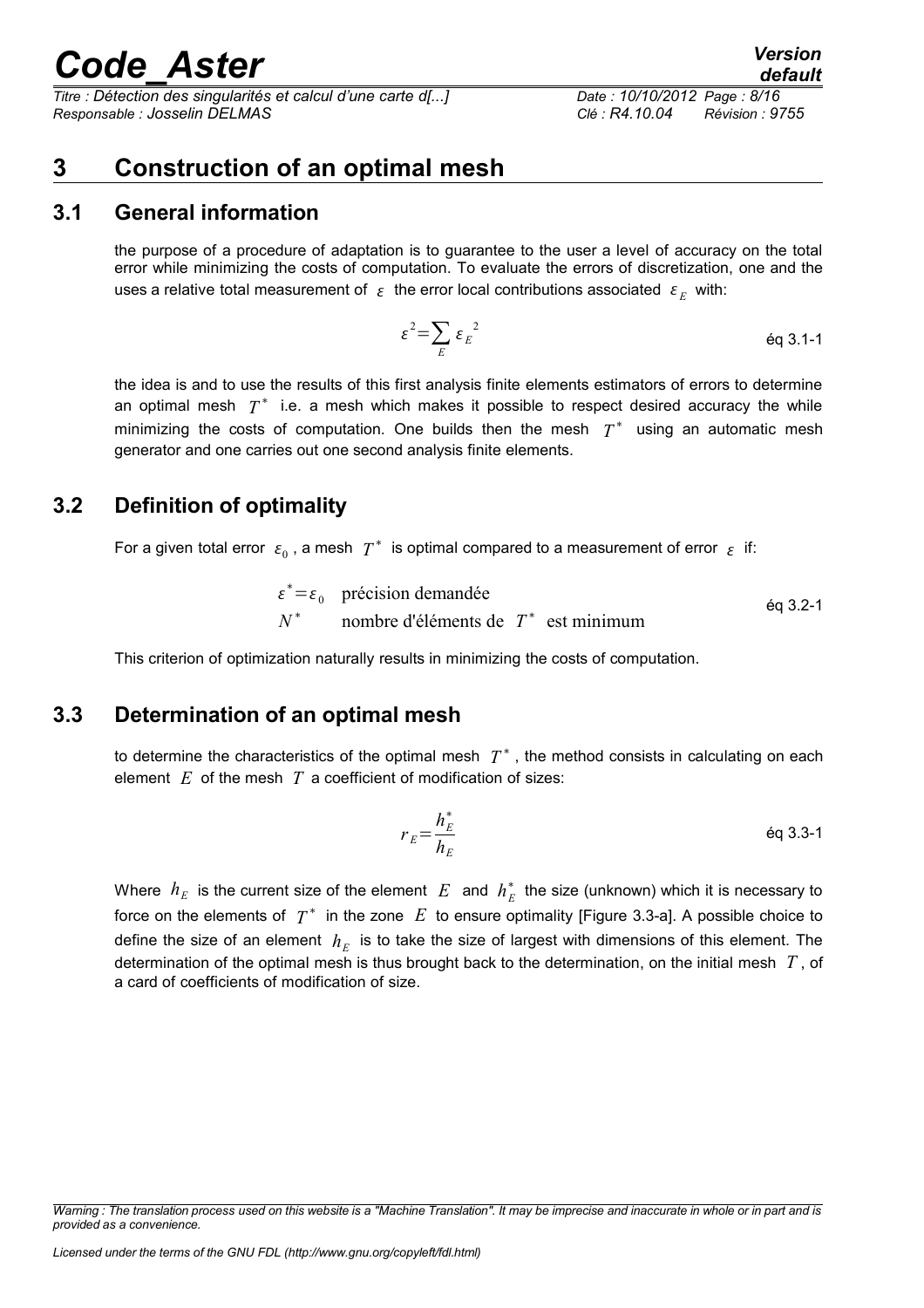*Titre : Détection des singularités et calcul d'une carte d[...] Date : 10/10/2012 Page : 9/16 Responsable : Josselin DELMAS Clé : R4.10.04 Révision : 9755*

*default*



**Appear 3.3-a: Definition of the sizes**

The computation of the coefficients  $r_E^{\parallel}$  is based on the rate of convergence of the error:

$$
\varepsilon = O\big(h^q\big) \tag{6q 3.3-2}
$$

where *q* depends on the type of finite element used but also on the regularity of the exact solution of with the dealt problem. For the "classical" estimators of error, one supposes that the rate of convergence of the estimator of error is equal to the order of convergence of the solution finite elements. For the estimators in quantity of interest, this rate of convergence is equal to the double about convergence of the solution finite elements ([bib4]).

Thereafter, to compute: the coefficient of modification of size  $r_E$ , one distinguishes the case from the regular solution ( $q$  depends only on  $p$ , degree of interpolation of the shape functions of the element) of the case of the singular solution ( $q$  depends only on  $\alpha$ , order of the singularity of the field of displacement).

### **3.4 "Classical" estimators of error**

<span id="page-8-1"></span>One designates by "classical" estimators of error the estimators who provide a norm (norm - *L2*, norm - *H1*, norm in energy) of the error in solution.

### **3.4.1 Case of the regular solution**

<span id="page-8-0"></span>Initially, we suppose that the exact solution is sufficiently regular so that the value of *q* depends only on the type of finite elements used and is equal to the degree of interpolation used *p* ( *p* is worth 1 for of the finite elements linear and 2 for of the finite elements quadratic). In this case, to predict the optimal sizes, it is written that the ratio of the sizes is related to the ratio of the contributions to the error by:

$$
\frac{\varepsilon_E^*}{\varepsilon_E} = \left[ \frac{h_E^*}{h_E} \right] = r_E^p
$$
\n
$$
\text{Eq 3.4.1-1}
$$

where  $\; \epsilon_E^{*} \;$  represents the contribution of the elements of  $\; T^{*} \;$  located in the zone  $\; E$  , i.e.:

$$
\varepsilon_E^* = \left[ \sum_{E^* \subset E} \varepsilon_{E^*}^2 \right]^{1/2} \tag{6q 3.4.1-2}
$$

 $\varepsilon_E^*$  is the error of the element  $|E^*|$  calculated on the mesh  $|T|$ .

*Warning : The translation process used on this website is a "Machine Translation". It may be imprecise and inaccurate in whole or in part and is provided as a convenience.*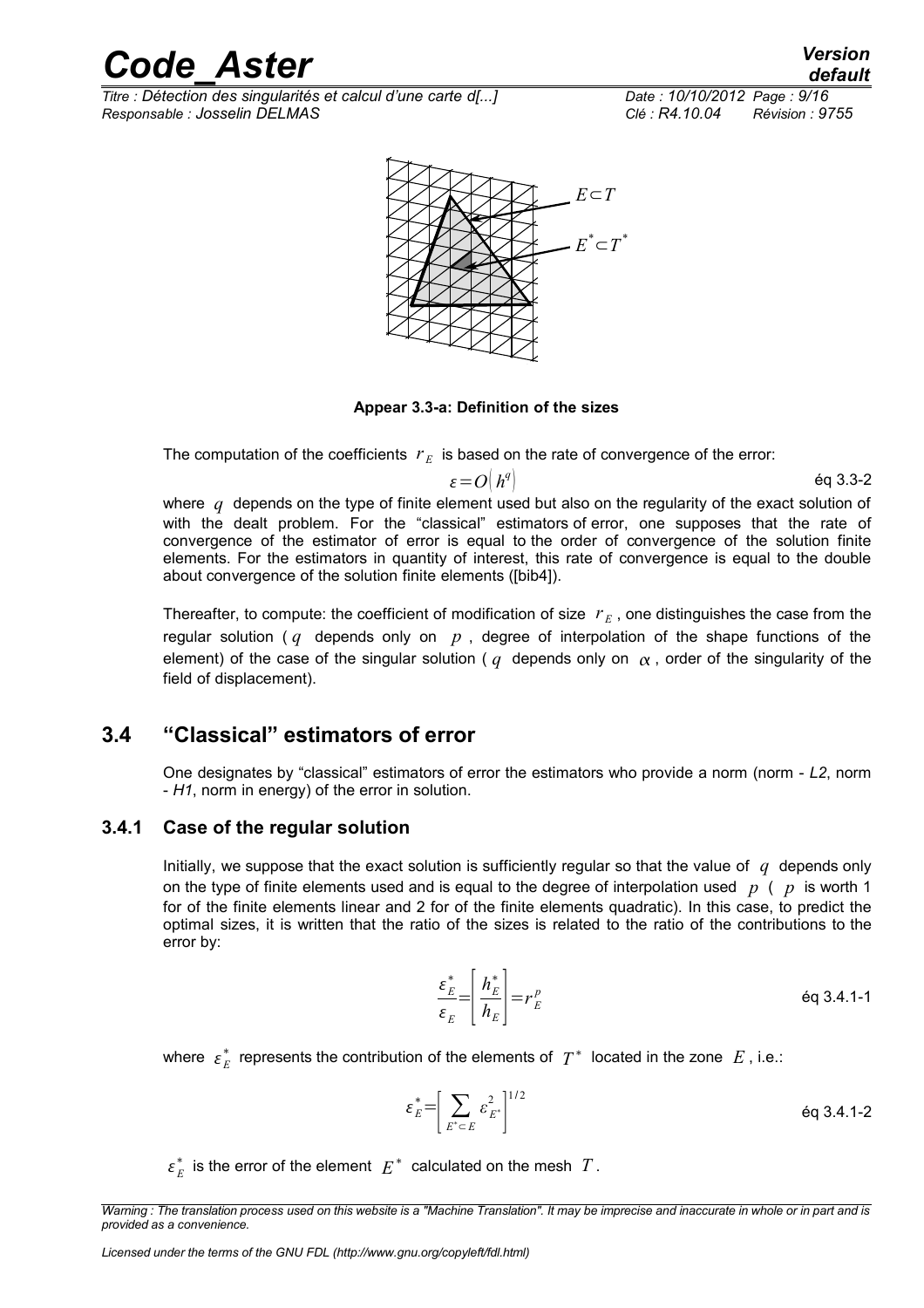*Titre : Détection des singularités et calcul d'une carte d[...] Date : 10/10/2012 Page : 10/16 Responsable : Josselin DELMAS Clé : R4.10.04 Révision : 9755*

The square of the error on the mesh  $T^*$  can thus be evaluated by:

$$
\sum_{E} \left(\varepsilon_E^*\right)^2 = \sum_{E} r_E^{2p} \varepsilon_E^2
$$

and the number of elements from  $T^*$ :

$$
N^* = \sum_E \frac{1}{r_E^d}
$$
 eq 3.4.1-4

Where  $d$  is the dimension of space (in practice,  $d=2$  or 3).

Indeed,  $r_E =$  $h_E^*$  $h_{\scriptscriptstyle E}$ =  $\mid$  1 *V*  $N_{E}^{\ast}$ 1/ *d*  $\overline{\phantom{a}}$ *N*  $\overline{V}$ 1/ *d* with *N* the number of element of *T* in *E* (thus 1),  $N_E^*$  the

number of element of  $T^*$  in the zone of  $E$  . One thus has  $N_E^* = \frac{1}{r^d}$  $\overline{r^d_E}$  , that is to say

$$
N^* = \sum_E N_E^* = \sum_E \frac{1}{r_E^d}
$$
 the nombre total of elements of  $T^*$ .

The problem to be solved is thus:

Minimiser 
$$
N^* = \sum_E \frac{1}{r_E^d}
$$
 avec  $\sum_E r_E^{2p} \varepsilon_E^2 = \varepsilon_0^2$  \t\t eq 3.4.1-5

It acts of a problem of optimization with a stress on the variables of optimization. Introducing a multiplier of Lagrange, noted *A* , the problem [éq 3.4.1-5] reverts returning extremum the Lagrangian one:

$$
L\left(\left\{r_E\right\}_{E\in\,T} \ ; \ A\right) = \sum_{E} \frac{1}{r_E^d} + A\left(\sum_{E} r_E^{2p} \varepsilon_E^2 - \varepsilon_0^2\right) \tag{Eq the 3.4.1-6}
$$

conditions of extremality give:

$$
\frac{\partial L}{\partial r_E} = \frac{-d}{r_E^{d+1}} + 2 A p \varepsilon_E^2 r_E^{2p-1} = 0 \quad \forall E \in T
$$
 eq 3.4.1-7

From where:

$$
r_E = \left[\frac{d}{2A\ p\ \varepsilon_E^2}\right]^{1/(2\ p+d)}
$$
éq 3.4.1-8

While deferring in the second equation of [éq 3.4.1-5], one from of deduced *A* :

$$
A = \frac{d}{2 p} \left[ \frac{\sum_{E} \varepsilon_{E}^{2d/(2 p + d)}}{\varepsilon_0^2} \right]^{(2 p + d)/2p}
$$
éq 3.4.1-9

One replaces the statement of  $\overline{A}$  thus obtained in the equation [éq 3.4.1-8] to obtain  $\overline{r}_E$ :

*Warning : The translation process used on this website is a "Machine Translation". It may be imprecise and inaccurate in whole or in part and is provided as a convenience.*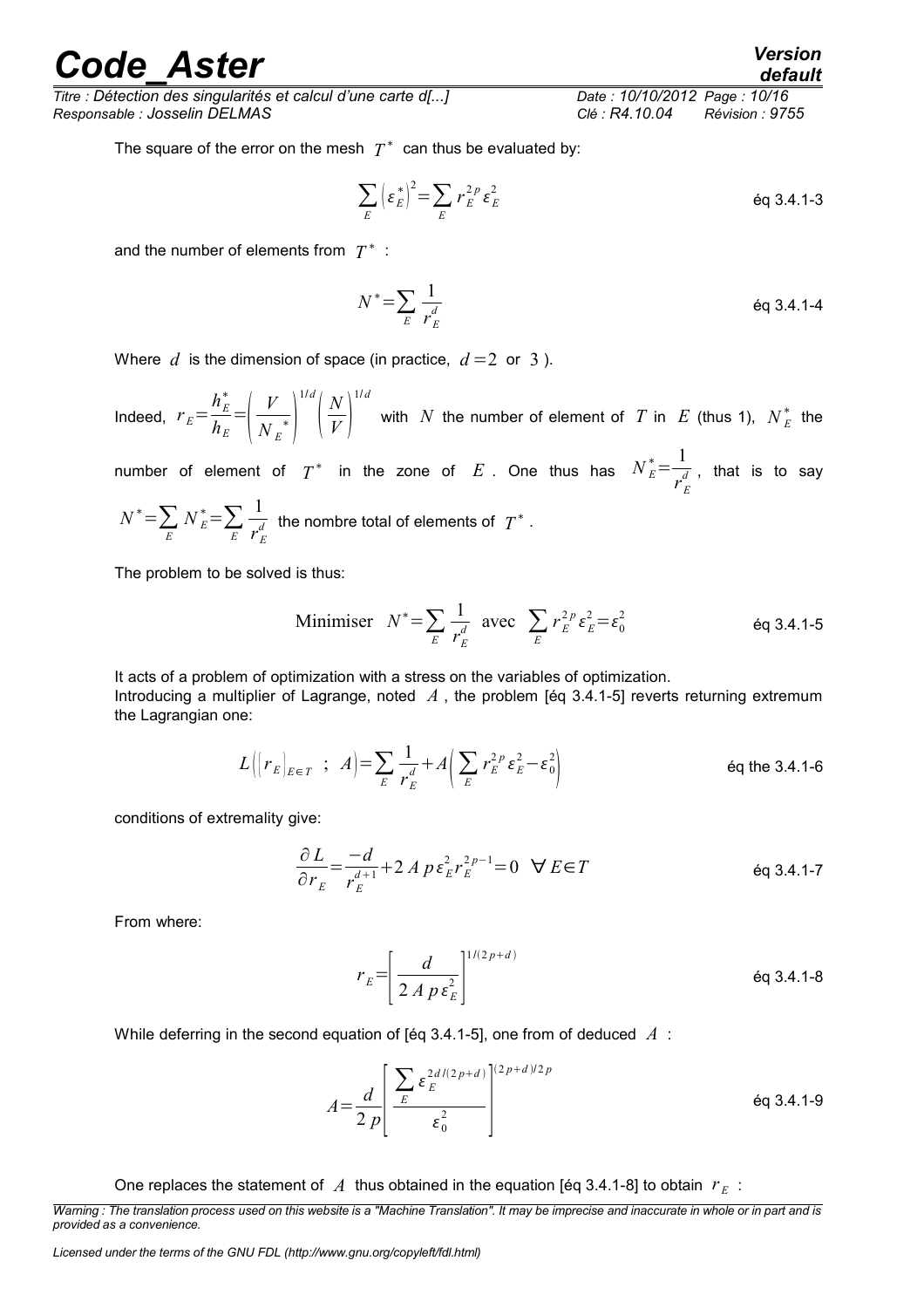*Titre : Détection des singularités et calcul d'une carte d[...] Date : 10/10/2012 Page : 11/16 Responsable : Josselin DELMAS Clé : R4.10.04 Révision : 9755*

$$
r_E = \frac{\varepsilon_0^{1/p}}{\varepsilon_E^{2/(2p+d)} \left[ \sum_E \varepsilon_E^{2d/(2p+d)} \right]^{1/2p}}
$$
eq 3.4.1-10

#### **3.4.2 Cases of the singular zones**

<span id="page-10-0"></span>to predict the optimal sizes, one uses a rate of convergence  $q_E$  defined by element:

$$
\frac{\varepsilon_E^*}{\varepsilon_E} = \left[ \frac{h_E^*}{h_E} \right]^{q_E} = r_E^{q_E}
$$
\n
$$
\text{Eq 3.4.2-1}
$$

where  $\{\varepsilon_{E}^*$  represents the contribution of the elements of  $\|T^*\|$  located in the zone  $|E|$ , i.e.:

$$
\varepsilon_E^* = \left[ \sum_{E^* \subset E} \varepsilon_{E^*}^2 \right]^{1/2} \qquad \qquad \text{Eq 3.4.2-2}
$$

the square of the error on the mesh  $|T^*|$  can thus be evaluated by:

$$
\sum_{E} \left(\varepsilon_E^*\right)^2 = \sum_{E} r_E^{2q_E} \varepsilon_E^2
$$

and the number of elements of  $|T^*|\,$  is always evaluated by:

$$
N^* = \sum_E \frac{1}{r_E^d}
$$
 \t\t\t\t $\text{eq } 3.4.2-4$ 

the new problem to be solved is thus:

Minimiser 
$$
N * = \sum_{E} \frac{1}{r_E^d}
$$
 avec  $\sum_{E} r_E^{2q_E} \varepsilon_E^2 = \varepsilon_0^2$  éq 3.4.2-5

which is a problem of optimization with a stress on the variables of optimization. Introducing a multiplier of Lagrange, noted *A* , the problem reverts returning extremum the Lagrangian one:

$$
L\Big(\Big(r_E\Big)_{E\in\varUpsilon} \; ; \; A\Big) = \sum_E \frac{1}{r_E^d} + A\Big(\sum_E r_E^{2q_E} \varepsilon_E^2 - \varepsilon_0^2\Big) \tag{6q the 3.4.2-6}
$$

conditions of extremality give:

$$
\frac{\partial L}{\partial r_E} = -\frac{d}{r_E^{d+1}} + 2A q_E \varepsilon_E^2 r_E^{2q_E - 1} = 0 \quad \forall E \in T
$$

From where:

$$
r_E = \left[\frac{d}{2Aq_E} \varepsilon_E^2\right]^{1/(2q_E + d)}
$$
éq 3.4.2-8

*Licensed under the terms of the GNU FDL (http://www.gnu.org/copyleft/fdl.html)*

*Warning : The translation process used on this website is a "Machine Translation". It may be imprecise and inaccurate in whole or in part and is provided as a convenience.*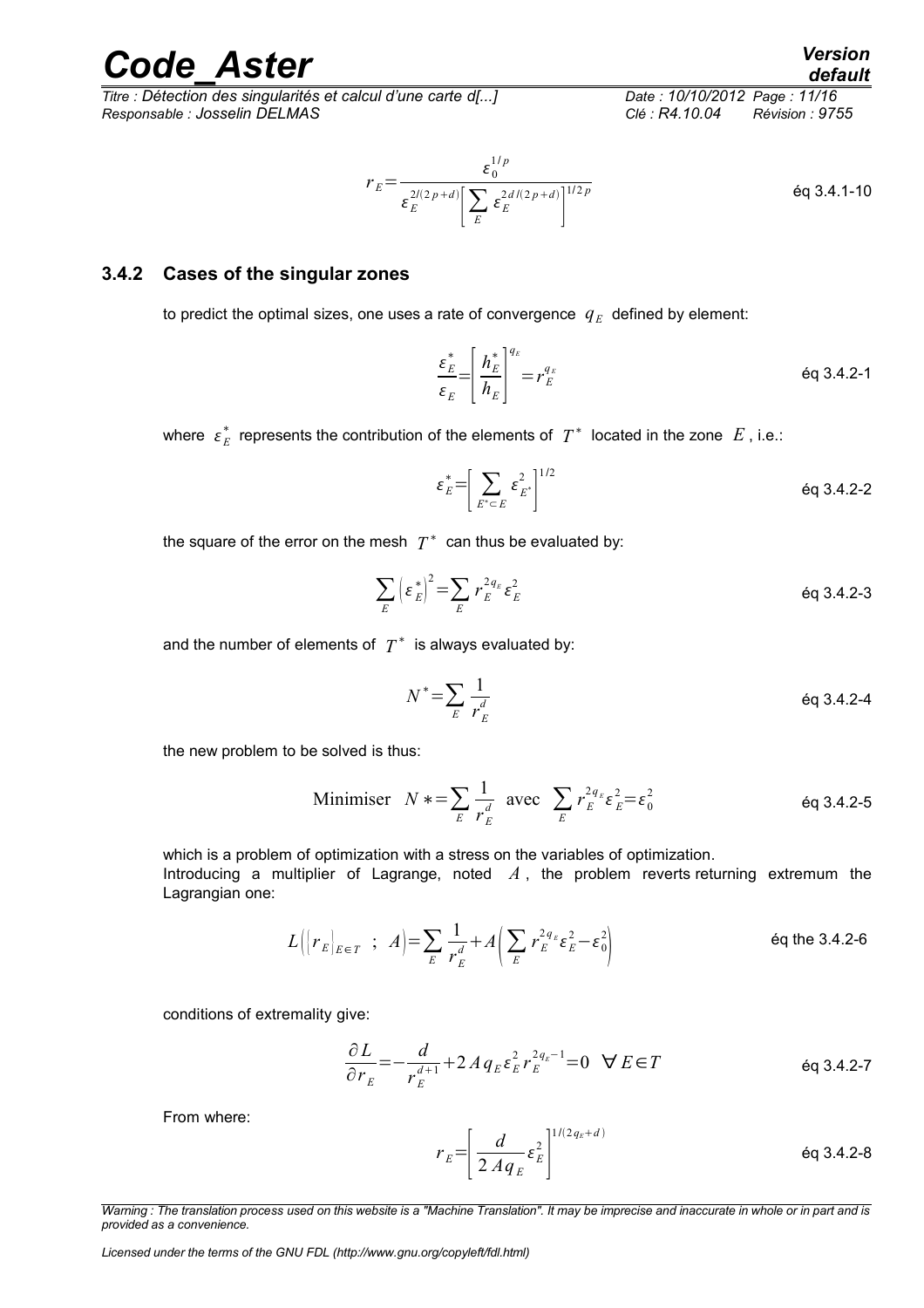*Titre : Détection des singularités et calcul d'une carte d[...] Date : 10/10/2012 Page : 12/16 Responsable : Josselin DELMAS Clé : R4.10.04 Révision : 9755*

While deferring in the second equation of [éq 3.4.2-5], one obtains a nonlinear equation in *A* (because  $q_E$  depends on the elements):

$$
\sum_{E} \left[ \left[ \frac{d}{2A q_E} \right]^{2q_E/(2q_E + d)} \varepsilon_E^{2d/(2q_E + d)} \right] - \varepsilon_0^2 = 0 \qquad \text{Eq 3.4.2-9}
$$

It is solved by the method of Newton (the multiplier of Lagrange is initialized by taking the multiplier of Lagrange of the regular solution i.e. the statement [éq 3.4.2-9] with  $q_E = p$  ). Once A calculated, one from of deduced  $r_E^-$  by the equation [éq 3.4.2-8].

### **3.5 Estimators of error in quantities of interest**

<span id="page-11-1"></span>One designates by estimators of error in quantities of interest the estimators who provide an error on a precise physical quantity (quantity of interest) on a selected zone.

#### **3.5.1 Case of the regular solution**

<span id="page-11-0"></span>In the case of the estimators in quantity of interest, the value of  $q$  is worth 2  $p$  [bib4] (  $p$  is worth 1 for of the finite elements linear and 2 for of the finite elements quadratic). To predict the optimal sizes, it is written that the ratio of the sizes is related to the ratio of the contributions to the error by:

$$
\frac{\varepsilon_E^*}{\varepsilon_E} = \left(\frac{h_E^*}{h_E}\right)^{2p} = r_E^{2p}
$$
\néq 3.5.1-1

where  $\; \varepsilon_{E}^{\,*} \;$  represents the contribution of the elements of  $\; T^{\,*} \;$  located in the zone  $\; E\;$  , i.e.:

$$
\varepsilon_E^* = \sum_{E^* \subset E} \varepsilon_{E^*} \qquad \qquad \text{Eq 3.5.1-2}
$$

 $\varepsilon_E^*$  is the error of the element  $E^*$  calculated on the mesh  $T$ .

The error on the mesh  $T^*$  can thus be evaluated by:

$$
\sum_{E} \varepsilon_{E} \ast = \sum_{E} r_{E}^{2p} \varepsilon_{E}
$$

and the number of elements from  $T^*$ :

$$
N^* = \sum_E \frac{1}{r_E^d}
$$
 eq 3.5.1-4

Where  $d$  is the dimension of space (in practice,  $d=2$  or 3).

The problem to be solved is thus:

Minimiser 
$$
N^* = \sum_E \frac{1}{r_E^d}
$$
 avec  $\sum_E r_E^{2p} \varepsilon_E = \varepsilon_0$  éq 3.5.1-5

There still, it acts of a problem of optimization with a stress on the variables of optimization.

*Warning : The translation process used on this website is a "Machine Translation". It may be imprecise and inaccurate in whole or in part and is provided as a convenience.*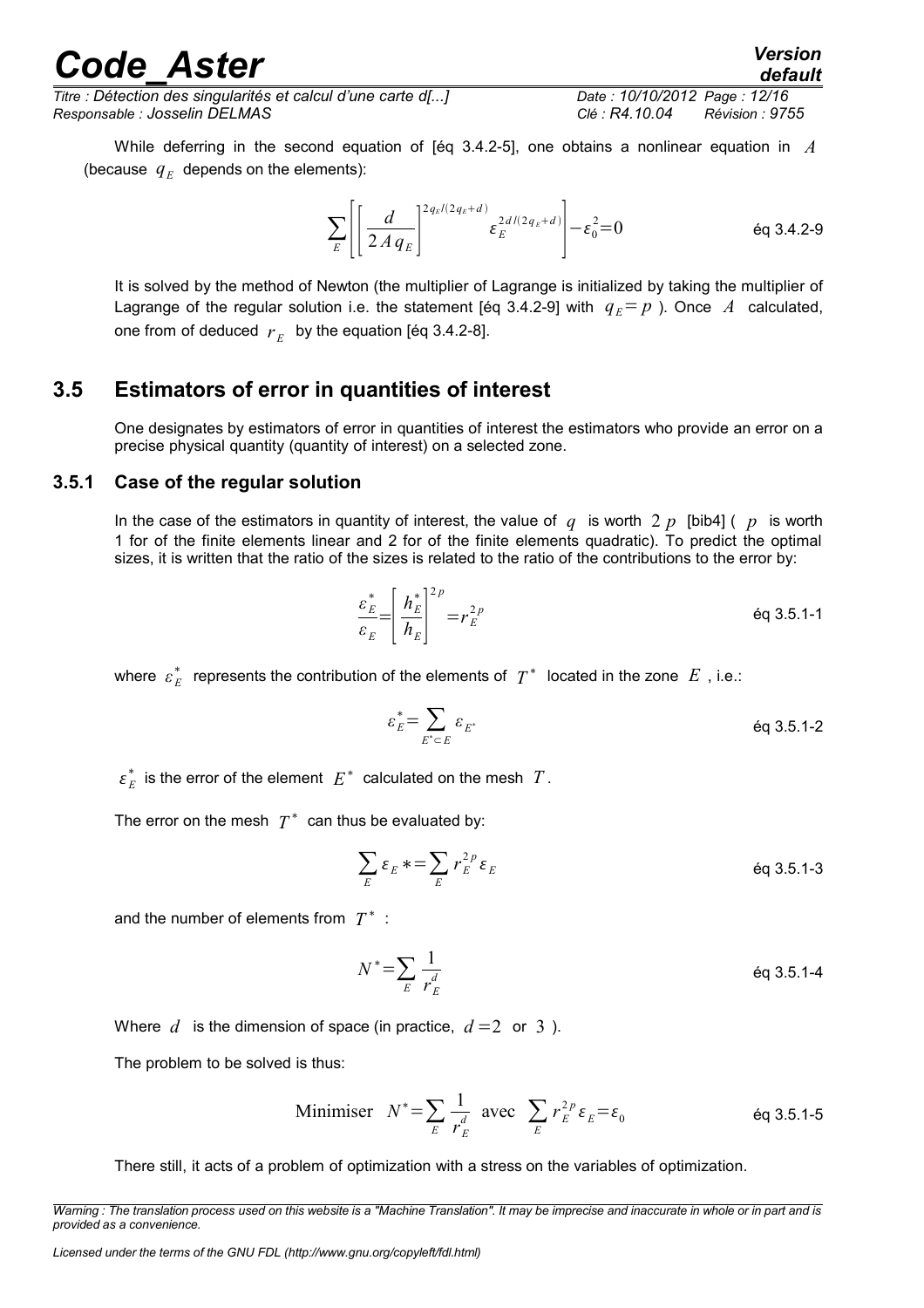*Titre : Détection des singularités et calcul d'une carte d[...] Date : 10/10/2012 Page : 13/16 Responsable : Josselin DELMAS Clé : R4.10.04 Révision : 9755*

Introducing a multiplier of Lagrange, noted *A*, the problem [éq 3.5.1-5] reverts returning extremum the Lagrangian one:

$$
L\left(\left\{r_E\right\}_{E\in\mathcal{T}};\mathbf{A}\right) = \sum_{E} \frac{1}{r_E^d} + A\left(\sum_{E} r_E^{2p} \varepsilon_E - \varepsilon_0\right)
$$
 eq the 3.5.1-6

conditions of extremality give:

$$
\frac{\partial L}{\partial r_E} = -\frac{d}{r_E^{d+1}} + 2A p \varepsilon_E r_E^{2p-1} = 0 \quad \forall E \in T
$$

From where:

 $r_E = \frac{1}{2}$ *d*  $2 A p \varepsilon_{E}$  $1/(2 p+d)$ éq 3.5.1-8

While deferring in the second equation of [éq 3.5.1-5], one from of deduced *A* :

$$
A = \frac{d}{2 p} \left[ \frac{\sum_{E} \varepsilon_E^{d/(2 p + d)}}{\varepsilon_0} \right]^{(2 p + d)/2 p}
$$
éq 3.5.1-9

One replaces the statement of  $\overline{A}$  thus obtained in the equation [éq 3.5.1-8] to obtain  $\overline{r}_E$ :

$$
r_E = \frac{\varepsilon_0^{1/2 p}}{\varepsilon_E^{1/(2 p + d)} \left[ \sum_E \varepsilon_E^{d/(2 p + d)} \right]^{1/2 p}}
$$
eq 3.5.1-10

#### **3.5.2 Cases of the singular zones**

<span id="page-12-0"></span>to predict the optimal sizes, one imposes now:

$$
\frac{\varepsilon_E^*}{\varepsilon_E} = \left(\frac{h_E^*}{h_E}\right)^{2q_E} = r_E^{2q_E}
$$
\n
$$
\text{Eq 3.5.2-1}
$$

where  $\{\varepsilon_{E}^*$  represents the contribution of the elements of  $\|T^*\|$  located in the zone  $|E|$ , i.e.:

$$
\varepsilon_E^* = \sum_{E^* \subset E} \varepsilon_{E^*} \qquad \qquad \text{Eq 3.5.2-2}
$$

the square of the error on the mesh  $|T^*|$  can thus be evaluated by:

$$
\sum_{E} \varepsilon_{E}^{*} = \sum_{E} r_{E}^{2q_{E}} \varepsilon_{E}
$$

and the number of elements of  $|T^*|$  is always evaluated by:

*Warning : The translation process used on this website is a "Machine Translation". It may be imprecise and inaccurate in whole or in part and is provided as a convenience.*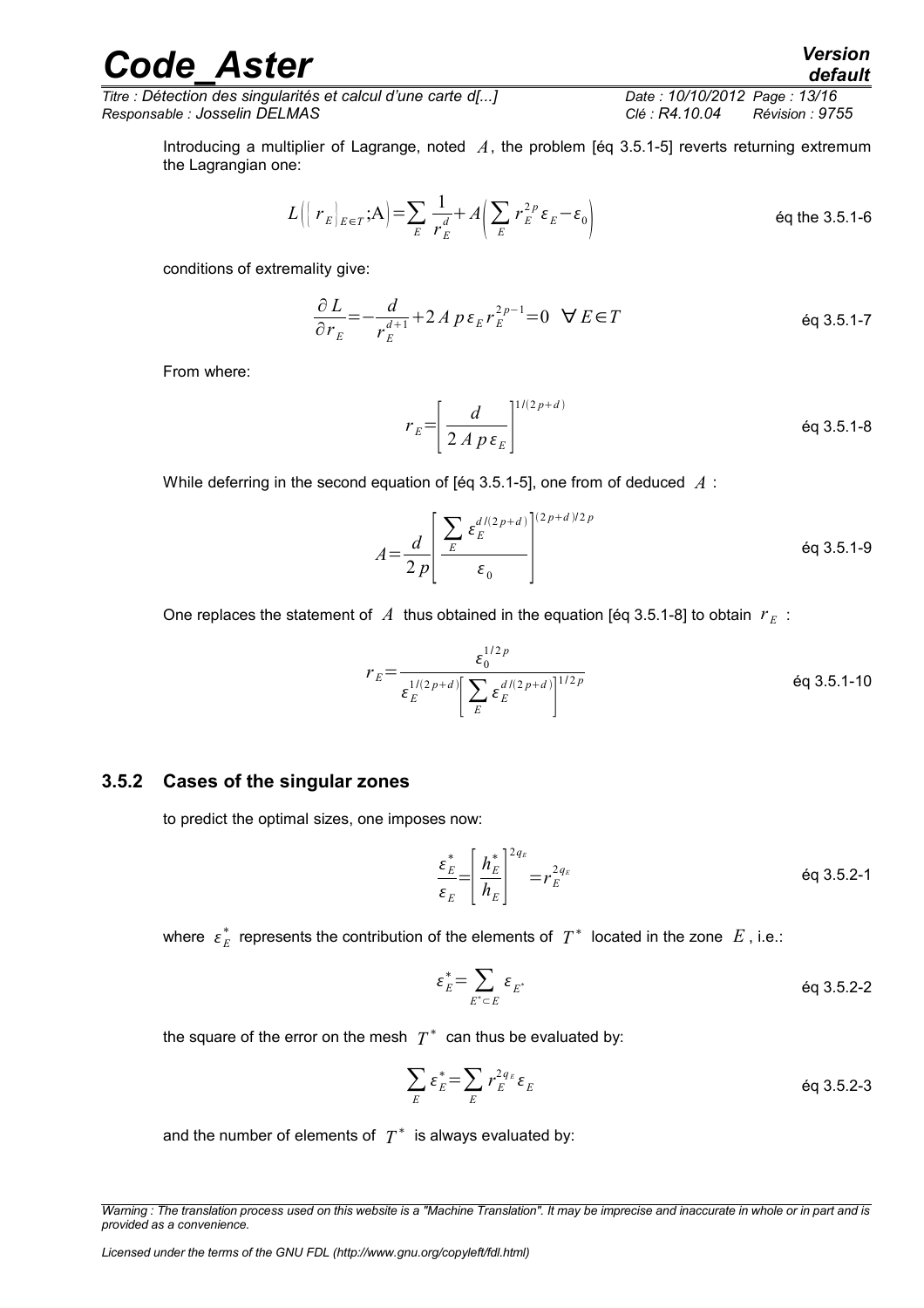*Titre : Détection des singularités et calcul d'une carte d[...] Date : 10/10/2012 Page : 14/16 Responsable : Josselin DELMAS Clé : R4.10.04 Révision : 9755*

$$
N^* = \sum_E \frac{1}{r_E^d}
$$
 eq 3.5.2-4

the new problem to be solved is thus:

Minimiser 
$$
N^* = \sum_E \frac{1}{r_E^d}
$$
 avec  $\sum_E r_E^{2q_E} \varepsilon_E = \varepsilon_0$  éq 3.5.2-5

which is a problem of optimization with a stress on the variables of optimization. Introducing a multiplier of Lagrange, noted *A* , the problem reverts returning extremum the Lagrangian one:

$$
L\Big(\Big|\,r_E\big|_{E\in\,T}\;\;;\;\;A\Big)=\sum_E\frac{1}{r_E^d}+A\Big(\sum_E r_E^{2q_E}\varepsilon_E-\varepsilon_0\Big)\qquad\qquad\text{6q the 3.5.2-6}
$$

conditions of extremality give:

$$
\frac{\partial L}{\partial r_E} = -\frac{d}{r_E^{d+1}} + 2 A q_E \varepsilon_E r_E^{2q_E} - 1 = 0 \quad \forall E \in T
$$

From where:

$$
r_E = \left[\frac{d}{2 A q_E} \varepsilon_E\right]^{1/(2q_E + d)}
$$

While deferring in the second equation of [éq 3.5.2-5], one obtains a nonlinear equation in *A* :

$$
\sum_{E} \left[ \left( \frac{d}{2A q_E} \right)^{2q_E/(2q_E + d)} \varepsilon_E^{d/(2q_E + d)} \right] - \varepsilon_0 = 0 \qquad \text{Eq 3.5.2-9}
$$

It is solved by the method of Newton (the multiplier of Lagrange is initialized by taking the multiplier of Lagrange of the regular solution i.e. the statement [éq 3.5.2-9] with  $q_E = p$  ). Once A calculated, one from of deduced  $r_E$  by the equation [éq 3.5.2-8].

### <span id="page-13-1"></span>**4 Use in** *Code\_Aster*

#### **4.1 the commands**

<span id="page-13-0"></span>the order of the singularity and the card of modification of size are calculated by the command CALC ERREUR by activating options "SING ELEM" (constant field by element) or "SING ELNO" (field at nodes by element).

Option "SING ELEM" calculates, on each element, two components:

- "DEGRE": the order of the singularity i.e. the value of the coefficient  $q_E$  (which is worth  $p$  if the element is not connected to a singular node and who is worth  $\alpha$  if not);
- "RATIO": the relationship between the current size  $h_E$  and the new size  $h_E^*$  of the finite

element ( 
$$
h_E/h_E^* = 1/r_E
$$

• "TAILLE": new size  $h_E^*$  of the finite element ( $h_E^* = r_E h_E$ ).

);

*default*

*Warning : The translation process used on this website is a "Machine Translation". It may be imprecise and inaccurate in whole or in part and is provided as a convenience.*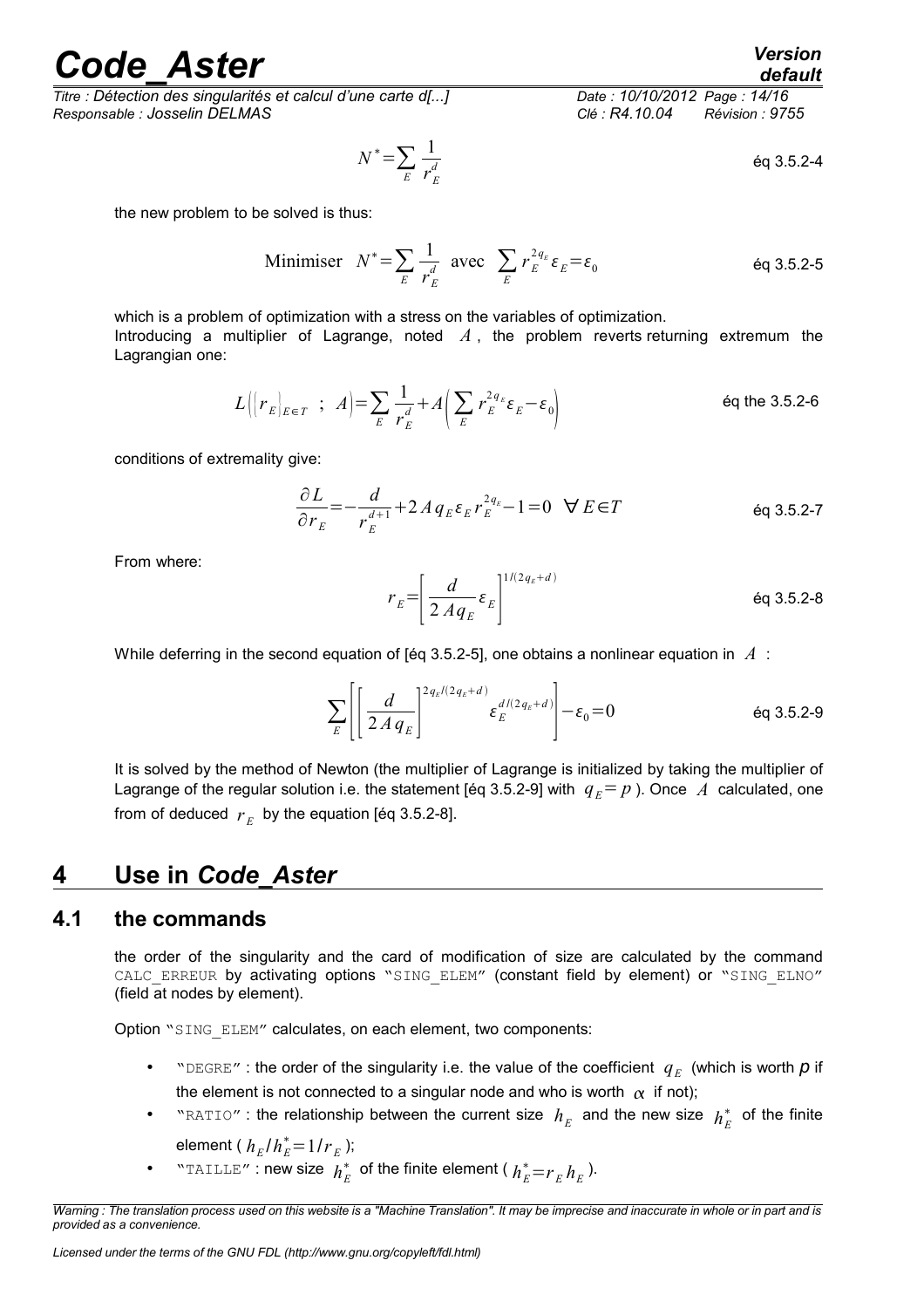*Code\_Aster Version Titre : Détection des singularités et calcul d'une carte d[...] Date : 10/10/2012 Page : 15/16*

*Responsable : Josselin DELMAS Clé : R4.10.04 Révision : 9755*

*default*

The computation of this option requires, as a preliminary, the computation of an estimator of error (it is the absolute component which is used and it is coded into tough in *Code\_Aster*) and of total strain energy. If one of these options is not calculated, an alarm message is transmitted and option "SING ELEM" is not calculated.

The user can inform optional key word " $TYPE$   $ESTI''$  by indicating one of the options following:

- "ERME\_ELEM" for the estimator based on the residues;
- "ERZ  $(1 \text{ or } 2)$  ELEM SIGM" for the estimator based on the smoothed stresses (Zhu -Zienkiewicz version 1 or 2);
- "QIRE\_ELEM" for the estimator in quantity of interest based on the residues;
- "QIZ (1 or 2) ELEM SIGM" for the estimator in quantity of interest based on the smoothed stresses (Zhu - Zienkiewicz version 1 or 2).

If this key word is not then indicated the estimator based on the residues "ERME\_ELEM" is chosen by default (transmitted alarm message). If the two estimators of Zhu-Zienkiewicz are present, one chooses "ERZ1\_ELEM".

For total strain energy, one uses:

- With STAT\_NON\_LINE: "ETOT\_ELEM" which is total strain energy on a finite element (valid for an elastic behavior and an elastoplastic behavior "VMIS\_ISOT\_XXX").
- With MECA\_STATIQUE : "EPOT\_ELEM" which is the potential energy of elastic strain on a finite element and integrated starting from displacements and temperature (valid only for one elastic behavior).

The user must also inform the key word "PREC ERR" which makes it possible to calculate the accuracy  $\varepsilon_0$  of the equation [éq 2.2-1] in the following way:  $\varepsilon_0$ =PREC\_ERR  $*$  *Erreur<sub>totale</sub>* . The value of "PREC\_ERR" strictly lies between 0 and 1 (a fatal message is transmitted if this condition is not checked).

For the option "SING ELNO", it acts of a recopy of the values of "SING ELEM" to the nodes of the element. The computation preliminary of "SING ELEM" is thus necessary. If "SING ELEM" is absent, an alarm message is transmitted and option "SING ELNO" is not calculated.

### **4.2 Perimeter of use**

<span id="page-14-0"></span>the perimeter of use is the same one (but more reduced) than that of the estimator of error chosen namely:

- For the estimator in residue: finite elements of the continuums in 2D (triangles and quadrangles) or 3D (only tetrahedrons) for an elastoplastic behavior,
- the estimator of Zhu-Zienkiewicz: finite elements of the continuums in 2D (triangles and quadrangles) for an elastic behavior.

In any rigor (cf [§2]), computation about the singularity is obtained from theoretical energy at a peak of crack [éq 2.3.1-2], valid equation only in elasticity. The use of this option in elastoplasticity is thus to handle with prudence.

*Warning : The translation process used on this website is a "Machine Translation". It may be imprecise and inaccurate in whole or in part and is provided as a convenience.*